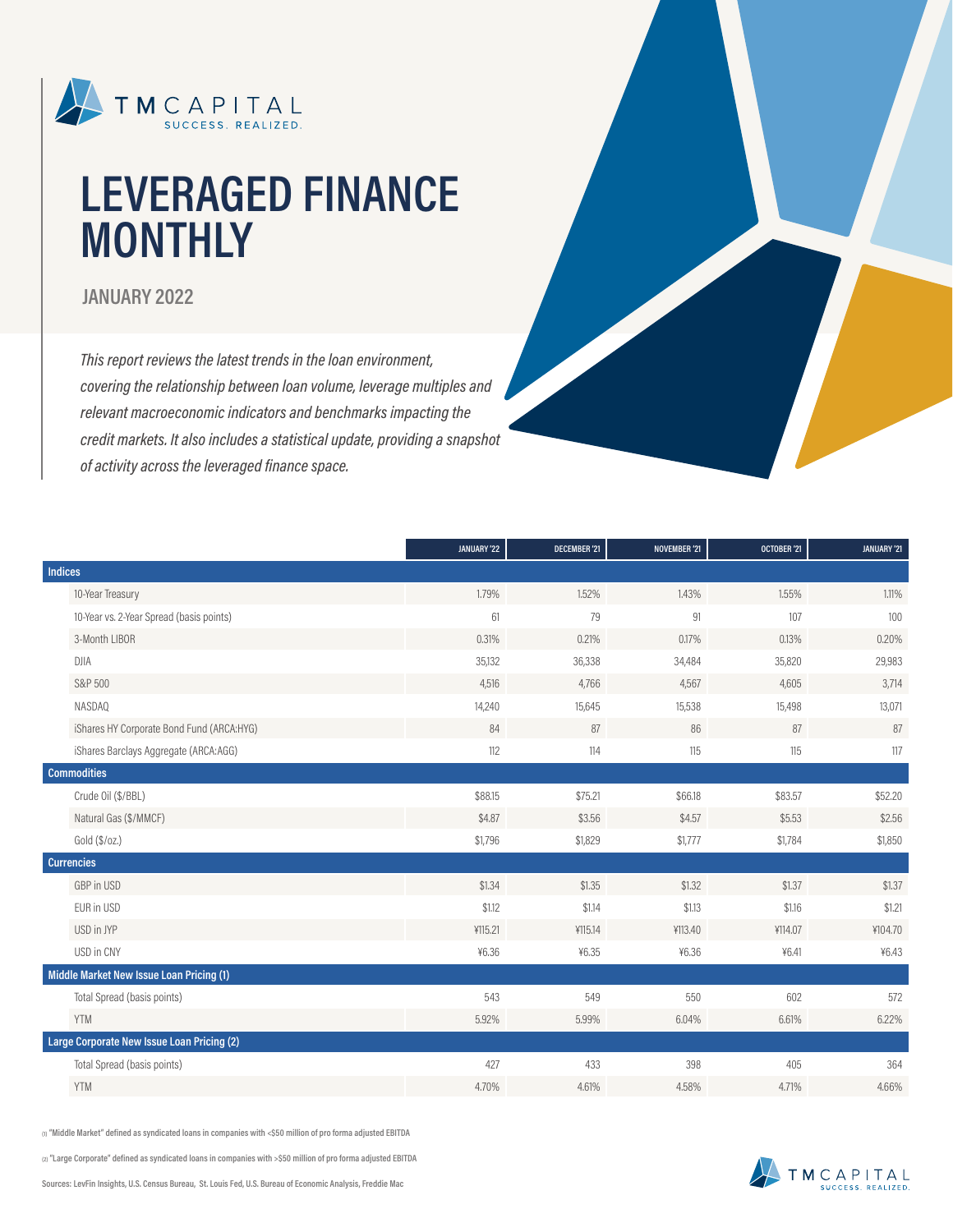# **LEVERAGED FINANCE GROWTH & ECONOMIC TRENDS**

**Stock Market Indices**



 $\overline{2}$  $\overline{0}$  $\overline{\phantom{0}}$ **Commodities Prices** 80% 60% 40% 0% 20% 100%

S&P GSCI Agriculture Index - Dow Jones FXCM Dollar Index - S&P GSCI Energy Index - S&P GSCI All Metals index

 $\frac{20\%}{20\%}$ 

Jan-21 Apr-21 Jul-21 Oct-21 Jan-22

#### **Sovereign Debt Yields**



**160 Consumer Confidence Index and % Change in DPI**



#### **Default Rates of Leveraged Loans** 6%



**(1) "Institutional Issuances" is defined as debt sold primarily to investors (e.g., CLOs, mutual funds and certain non-traditional investors such as hedge funds)**

**(2) Default rates based on issuances of institutional debt only**

**Sources: LevFin Insights, U.S. Census Bureau, St. Louis Fed, U.S. Bureau of Economic Analysis, Freddie Mac**



#### Supply of New Money (\$ in billions)

(20%)